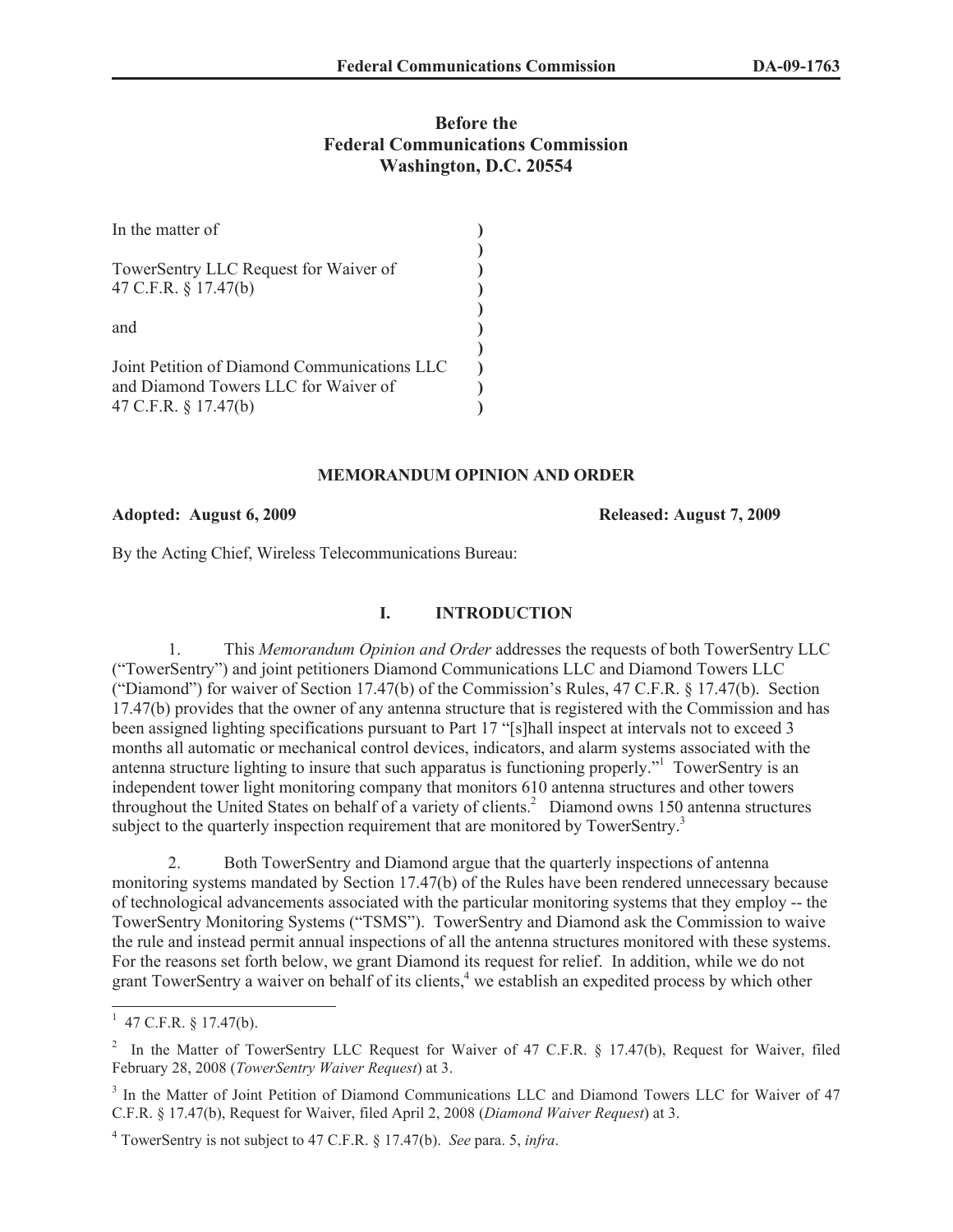users of the TSMS may request and obtain waivers of their obligation to perform quarterly inspections under Section17.47(b).

## **II. BACKGROUND**

3. On May 15, 2007, the Commission granted to the American Tower Corporation ("ATC") and to Global Signal, Inc. ("GSI") waivers of Section 17.47(b) of the Rules to allow annual, rather than quarterly, inspection of towers monitored by specified, technologically advanced monitoring systems.<sup>5</sup> On October 15, 2007, the Wireless Telecommunications Bureau ("Bureau") granted to Optasite Towers L.L.C. ("Optasite") a similar waiver of Section 17.47(b) for its towers that are monitored using the same technology (the Eagle Monitoring System) as ATC.<sup>6</sup> Subsequently, similar relief was granted to Crown Castle USA Inc. ("Crown Castle") and Global Tower LLC ("Global Tower") based on their use of technologies that compare favorably with the Eagle Monitoring System.<sup>7</sup>

4. TowerSentry filed its instant waiver request on February 28, 2008, and Diamond filed its joint petition on April 2, 2008. Both TowerSentry, on behalf of its clients, and Diamond, on its own behalf, seek the same relief granted to ATC, GSI, Optasite, and Crown Castle. TowerSentry asserts in its petition that the TSMS are similar in quality and robustness to the systems employed by ATC (Eagle) and  $\widehat{GSI}$  (HARK), $^8$  attaching to its petition exhibits describing relevant features of the TSMS. $^9$  TowerSentry further supports its petition through its June 17, 2008, April 29, 2009, and July 21, 2009 responses to requests for additional information by the Wireless Telecommunications Bureau.<sup>10</sup> Diamond also asserts in its petition that the TSMS are similar in quality and robustness to the Eagle and HARK systems,<sup>11</sup> and as support incorporates the TowerSentry waiver request by reference.<sup>12</sup> We will consider both the TowerSentry and Diamond waiver requests jointly in this Order.

## **III. DISCUSSION**

5. Section 1.925 of the Commission's Rules provides that, with respect to wireless telecommunications services, the Commission may grant a request for waiver if it is shown that: "(i) The underlying purpose of the rule(s) would not be served or would be frustrated by application to the instant

<sup>&</sup>lt;sup>5</sup> In the Matter of Requests of American Tower Corporation and Global Signal, Inc., to Waive Section 17.47(b) of the Commission's Rules, WT Docket No. 05-326, *Memorandum Opinion and Order*, 22 FCC Rcd 9743 (2007) (*ATC/GSI Waiver Order*).

<sup>6</sup> Petition of Optasite Towers L.L.C. for Waiver of Section 17.47(b) of the Commission's Rules, *Memorandum Opinion and Order*, 22 FCC Rcd 18456 (WTB 2007) (*Optasite Waiver Order*).

<sup>7</sup> In the Matter of Crown Castle USA Inc. Request for Waiver of 47 C.F.R. § 17.47(b), *Memorandum Opinion and Order*, 22 FCC Rcd 21881 (WTB 2007) (*Crown Castle Waiver Order*); In the Matter of Request of Global Tower LLC for Waiver of 47 C.F.R. § 17.47(b), *Memorandum Opinion and Order*, 23 FCC Rcd 16531 (WTB 2008) (*Global Tower Waiver Order*).

<sup>8</sup> *TowerSentry Waiver Request* at 2.

<sup>9</sup> *Id.* at Exhibits 1, 1(a).

<sup>&</sup>lt;sup>10</sup> Letter from Timothy R. Obitts, Gammon & Grange, P.C., to Marlene H. Dortch, Secretary, Federal Communications Commission (June 17, 2008) (*TowerSentry Supplement I*); Letter from Timothy R. Obitts, Gammon & Grange, P.C., to Marlene H. Dortch, Secretary, Federal Communications Commission (April 29, 2009) (*TowerSentry Supplement II)*; Letter from Timothy R. Obitts, Gammon & Grange, P.C., to Marlene H. Dortch, Secretary, Federal Communications Commission (July 21, 2009) (*TowerSentry Supplement III*).

<sup>11</sup> *Diamond Waiver Request* at 1-3, 5.

 $12$  *Id.* at 6.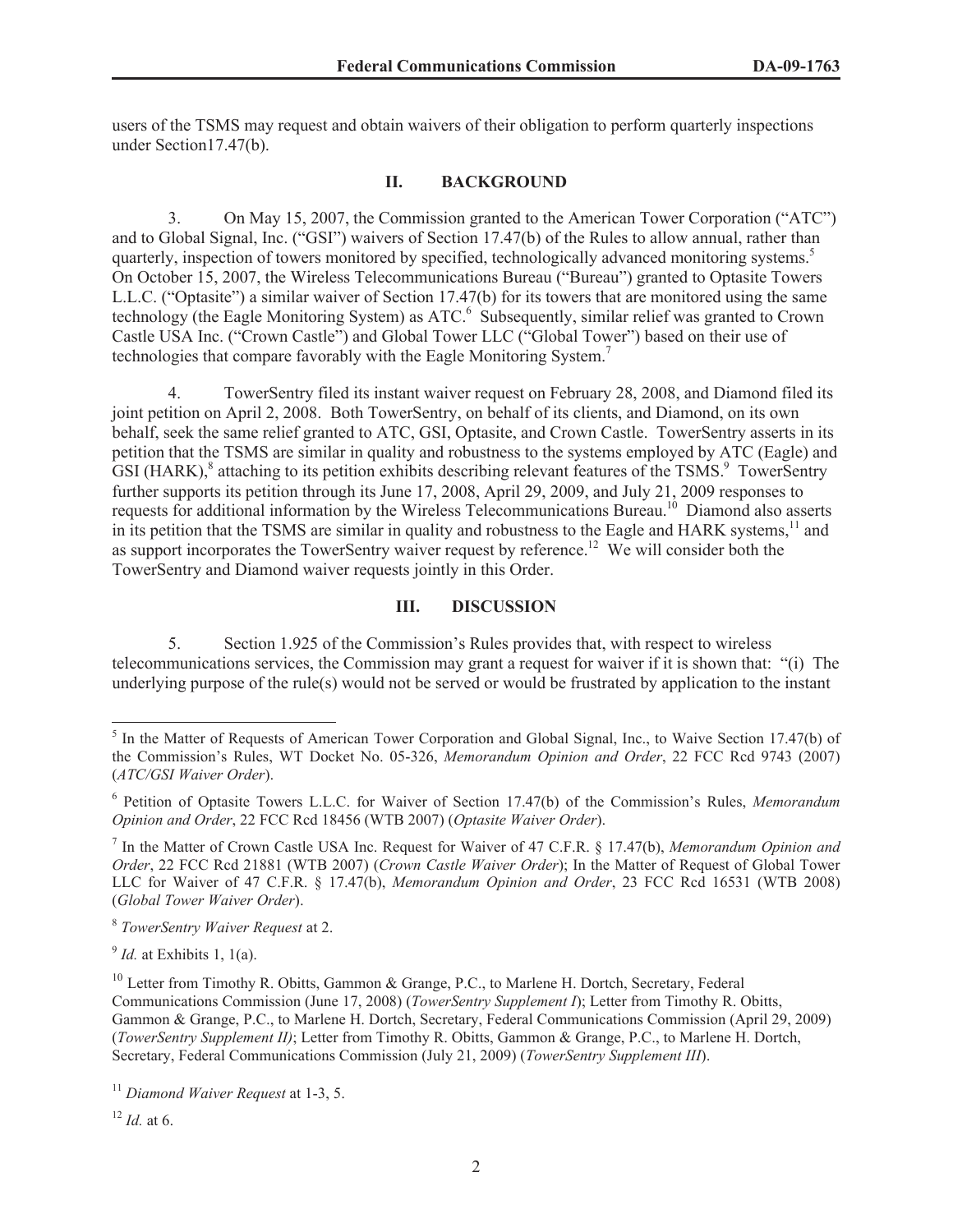case, and that a grant of the requested waiver would be in the public interest; or (ii) In view of unique or unusual factual circumstances of the instant case, application of the rule(s) would be inequitable, unduly burdensome or contrary to the public interest, or the applicant has no reasonable alternative."<sup>13</sup> As discussed below, we grant a waiver to Diamond because we find that application of the quarterly inspection requirements of Section 17.47(b) to the towers in question is not necessary to serve the underlying purposes of the rule, and grant of the waiver is in the public interest. Based on the evidence presented, strict application of the rule to Diamond would be unduly burdensome and contrary to the public interest. Because TowerSentry is a tower monitoring company, and not an "owner of any antenna structure," it is not subject to Section 17.47(b) of the Commission's Rules. We do not find that it would serve the public interest to grant to TowerSentry a waiver of that rule on behalf of its unspecified current and future customers. Instead, we extend relief to TowerSentry's customers by establishing an expedited waiver process as described below.

6. TowerSentry, and by reference Diamond, describe the TSMS as highly accurate, reliable, and having characteristics similar to the systems used by parties that were previously granted waivers (Eagle and HARK).<sup>14</sup> TowerSentry states that its system employs sophisticated, self-diagnostic functions that are sufficiently robust so as to make unnecessary quarterly inspections to ensure that the control devices, indicators, and alarm systems on the towers are operating properly. Specifically, TowerSentry maintains that the TSMS provide the functional equivalent of a continuous inspection of control devices on all towers it monitors, and as a result, users of the TSMS are alerted to actual and potential problems within minutes or at most within 24 hours.<sup>15</sup> In support of these contentions, TowerSentry describes the following features of its TSMS:

(1) *Alarm notification*. The Dual Mode Controller ("DMCr") installed at the tower site receives alarms from the light controller, which contacts the TowerSentry Network Operations Center ("NOC") for every type of alarm condition.<sup>16</sup> TowerSentry categorizes these alarm conditions as "major alarms" (beacon/strobe failure, beacon/strobe communication failure, photo cell failure, AC power failure, and site communication failure) and "minor alarms" (sidelight/marker failure, intermittent failures).<sup>17</sup> These alarms are captured and archived within the DMCr and are sent to the TowerSentry NOC, which has an automatic escalation protocol to ensure that proper actions are conducted within a 30 minute window.<sup>18</sup> TowerSentry Monitoring Systems automatically provide a restoration report if the problem corrects itself. If a problem remains, a Notice to Airmen ("NOTAM")<sup>19</sup> is filed in a timely manner with the proper FAA Flight Service Station ("FSS") or designated authority (Lockheed Martin), and the NOTAM is noted in the TSMS database using the number provided orally by the FSS, along with the time issued and the initials

<sup>16</sup> *Id.* 

<sup>18</sup> *TowerSentry Waiver Request* at 3.

 $13$  47 C.F.R. § 1.925(b)(3).

<sup>14</sup> *TowerSentry Waiver Request* at 2-3.

<sup>15</sup> *Id.* at 3.

<sup>&</sup>lt;sup>17</sup> *Id.*; *see also TowerSentry Supplement II* at 1-3 (providing further information on alarms under the TSMS); *TowerSentry Supplement III* at 1-2 (clarifying how intermittent strobe failure alarm effectively checks for low flash energy).

<sup>&</sup>lt;sup>19</sup> Antenna structure owners "shall report immediately by telephone or telegraph to the nearest Flight Service Station or office of the Federal Aviation Administration any observed or otherwise known extinguishment or improper functioning of any top steady burning light or any flashing obstruction light, regardless of its position on the antenna structure, not corrected within 30 minutes." 47 C.F.R. § 17.48(a). *See* FAA Circular AC-70/7460-1K, Chapter 2, Light Failure Notification.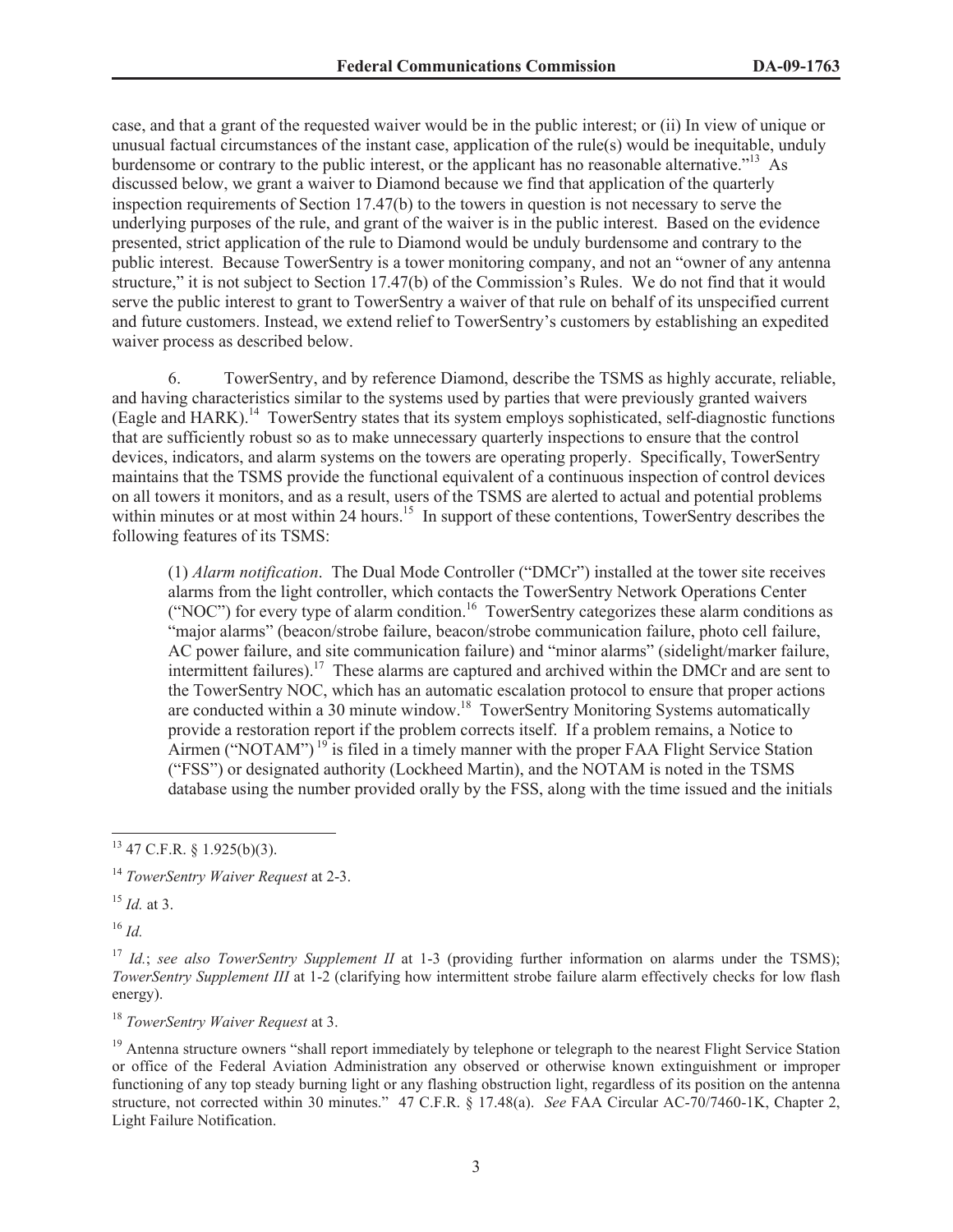of the attendant. Additionally, all telephone conversations are recorded with a time/date stamp and archived  $20$ 

(2) *24-hour polling*. The TSMS are programmed to automatically send a Daily Test Signal every 24 hours. This event is in addition to tower event signals that are generated at different times of the day.<sup>21</sup> The purpose of the Daily Test Signal is to provide an extra source of confirmation that the unit is on-line and to alert TowerSentry to any malfunctions of the lighting system and/or communication link.<sup>22</sup> In the event that a tower is non-responsive, a TowerSentry technician sends an electronic "request for test signal" to the tower site. If active, the site will respond and the technician can then perform a diagnostic test on the unit. If the unit does not respond, the technician then sends a command to the unit to "wake up," thus resetting the radio. If the "wake up" request fails, the tower owner is notified that the system is off-line. A NOTAM is put into effect to protect pilots in the area, and the tower owner dispatches a technician to troubleshoot and correct the problem as soon as possible. The tower owner is also advised of his responsibility to have the tower lights checked visually at least once every 24 hours until the repairs are made.<sup>23</sup>

(3) *Manual contact*. The TSMS allow for TowerSentry technicians to contact the tower site directly, check radio signal strength, reset the strobe system, generate alarms, and clear false alarms. This function enables these personnel to confirm the operational status of a tower lighting system at any time. $^{24}$ 

7. The TSMS employ a Network Operations Center ("NOC") that is staffed with trained personnel capable of responding to alarms 24 hours per day, 365 days per year.<sup>25</sup> The NOC has the ability to communicate during sustained power outages and, significantly, the TSMS also include a backup NOC in the event of a catastrophic failure at the primary NOC. In the event of such a failure, the TSMS have specific procedures to follow.<sup>26</sup> Although the primary and secondary NOCs are located in relatively close proximity to one another (Lakeland and Kissimmee, Florida respectively), if both the primary and secondary NOCs are threatened by the same catastrophic event, TowerSentry also has a mobile monitoring center that will be moved to a safe location in a nearby major city and will be made ready to assume the functions of the NOC.<sup>27</sup> In addition, the NOC has the ability to failover to propanepowered generators and thus can run for an extended period without commercial electric power.<sup>28</sup> Further, within the NOC, there is a fail-safe (dead man) alarm that sounds if the NOC goes off line.<sup>29</sup> The TSMS also include a three-tiered back-up system that automatically takes over in the event of server failures.<sup>30</sup> In addition, the DMCr tri-mode monitoring unit is capable of providing redundant communication channels between the site and the NOC, as well as remote capabilities that allow the NOC

<sup>26</sup> *Id.*

<sup>27</sup> *TowerSentry Supplement I* at 1; *TowerSentry Supplement II* at 3.

<sup>20</sup> *TowerSentry Waiver Request* at 3-4.

<sup>21</sup> *Id.* at 4; *TowerSentry Supplement I* at 2.

<sup>22</sup> *TowerSentry Supplement I* at 2.

<sup>23</sup> *Id.*

<sup>24</sup> *TowerSentry Waiver Request* at 4.

<sup>25</sup> *Id.*

<sup>28</sup> *TowerSentry Waiver Request* at 5-6.

<sup>29</sup> *TowerSentry Waiver Request,* Exhibit 1 at 2.

<sup>30</sup> *Id.* at 5.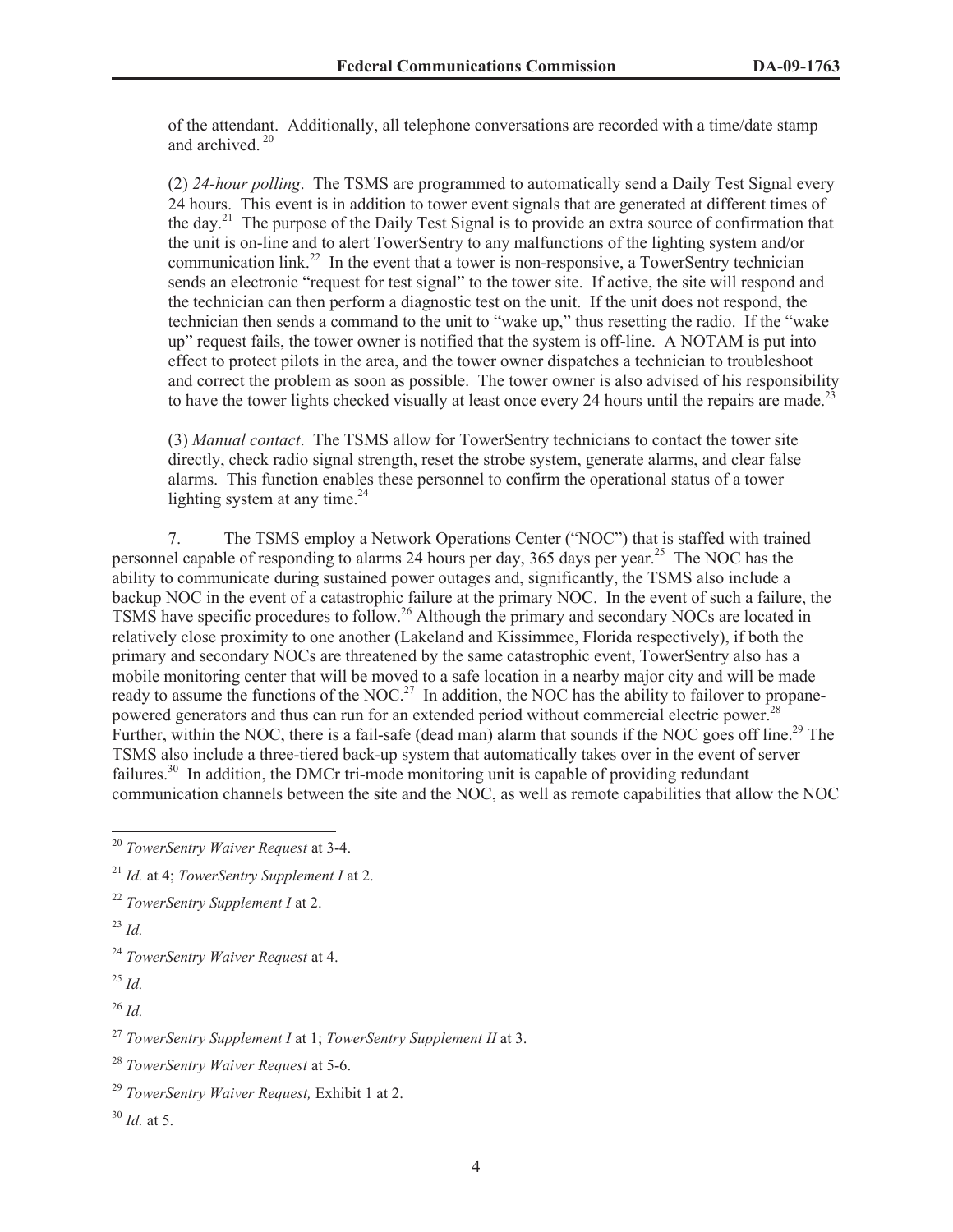to query the site, measure radio signal strength, change tower light modes, generate alarms/failures, and completely reset a tower light system.<sup>31</sup> Diamond, through its use of the TSMS, "has the capability to remotely inspect its tower lights, communicate with the tower at will, and receive event and failure notifications automatically in real time."<sup>32</sup> In the event of a strobe or beacon failure, "Diamond receives an immediate fax, email or telephone notification from TowerSentry."<sup>33</sup>

8. The technology that the TSMS employ is similar to that exhibited by the monitoring systems employed by ATC, GSI, Optasite, Crown Castle, and Global Tower, which were each granted waivers based on the efficacy of that technology. These systems are similar in that they all have a continuous and permanent two-way link between the tower site and the response center;<sup>34</sup> timely reporting of potential problems;<sup>35</sup> continuously staffed response centers;<sup>36</sup> 24-hour polling of both lighting and communications systems; $37$  on demand interrogation capabilities; $38$  backup response centers; $39$  and essentially uninterrupted communications between the response center and the towers during power outages.<sup>40</sup>

9. TowerSentry and Diamond both state that, particularly for towers in remote locations, quarterly inspection imposes a substantial and unnecessary resource burden. TowerSentry estimates that its clients spent over \$500,000 in 2007 conducting 1,818 quarterly inspections.<sup>41</sup> Diamond states that it performed approximately 370 quarterly site inspections in 2007 and with recent growth expected to total at least 600 site visits in 2008, at a cost of over \$50,000 and 1,500 person-hours.<sup> $42$ </sup> Further, TowerSentry and Diamond both assert that during these quarterly site inspections, on-site inspectors have not discovered a single NOTAM-worthy event.<sup>4</sup>

10. For the reasons cited by the Commission in the *ATC/GSI Waiver Order*, and by the Bureau in subsequent orders, we conclude, based upon the uncontested evidence submitted in the record by TowerSentry and Diamond, that the *TowerSentry Waiver Request* and the *Diamond Waiver Request*  establish that quarterly inspections are unnecessary for those towers monitored by the TSMS.<sup>44</sup> The Airspace and Rules Group of the Federal Aviation Administration has stated that it is not opposed to waivers of Section 17.47(b) "provided the applicant can demonstrate a safe and reliable automatic monitoring system with tracking mechanisms to evaluate the remote monitoring technology.<sup>45</sup> We

<sup>31</sup> *Id.* at 6.

<sup>32</sup> *Diamond Waiver Request* at 5.

<sup>33</sup> *Id.*

<sup>34</sup> *TowerSentry Waiver Request,* Exhibit 1 at 6*.* 

<sup>35</sup> *Id.* at 2-4; *TowerSentry Supplement I* at 2.

<sup>36</sup> *TowerSentry Waiver Request* at 4.

<sup>37</sup> *Id.* at 4; *TowerSentry Supplement I* at 2.

<sup>38</sup> *TowerSentry Waiver Request* at 6-7.

<sup>39</sup> *Id.* at 4; *TowerSentry Waiver Request,* Exhibit 1 at 4-5; *TowerSentry Supplement I* at 1.

<sup>40</sup> *TowerSentry Waiver Request* at 3-4, Exhibit 1 at 2-3.

<sup>41</sup> *TowerSentry Waiver Request* at 2.

<sup>42</sup> *Diamond Waiver Request* at 3-4.

<sup>43</sup> *TowerSentry Waiver Request* at 2; *Diamond Waiver Request* at 4.

<sup>44</sup> *ATC/GSI Waiver Order*, 22 FCC Rcd at 9747, 9748, ¶¶ 11, 17; *Optasite Waiver Order,* 22 FCC Rcd at 18456, ¶ 8; *Crown Castle Waiver Order,* 22 FCC Rcd at 21884, ¶ 9; *Global Tower Waiver Order*, 23 FCC Rcd at 16531, ¶ 9.

<sup>&</sup>lt;sup>45</sup> Brief Comment of Office of Airspace and Rules, FAA, WT Docket No. 05-326, filed December 4, 2006.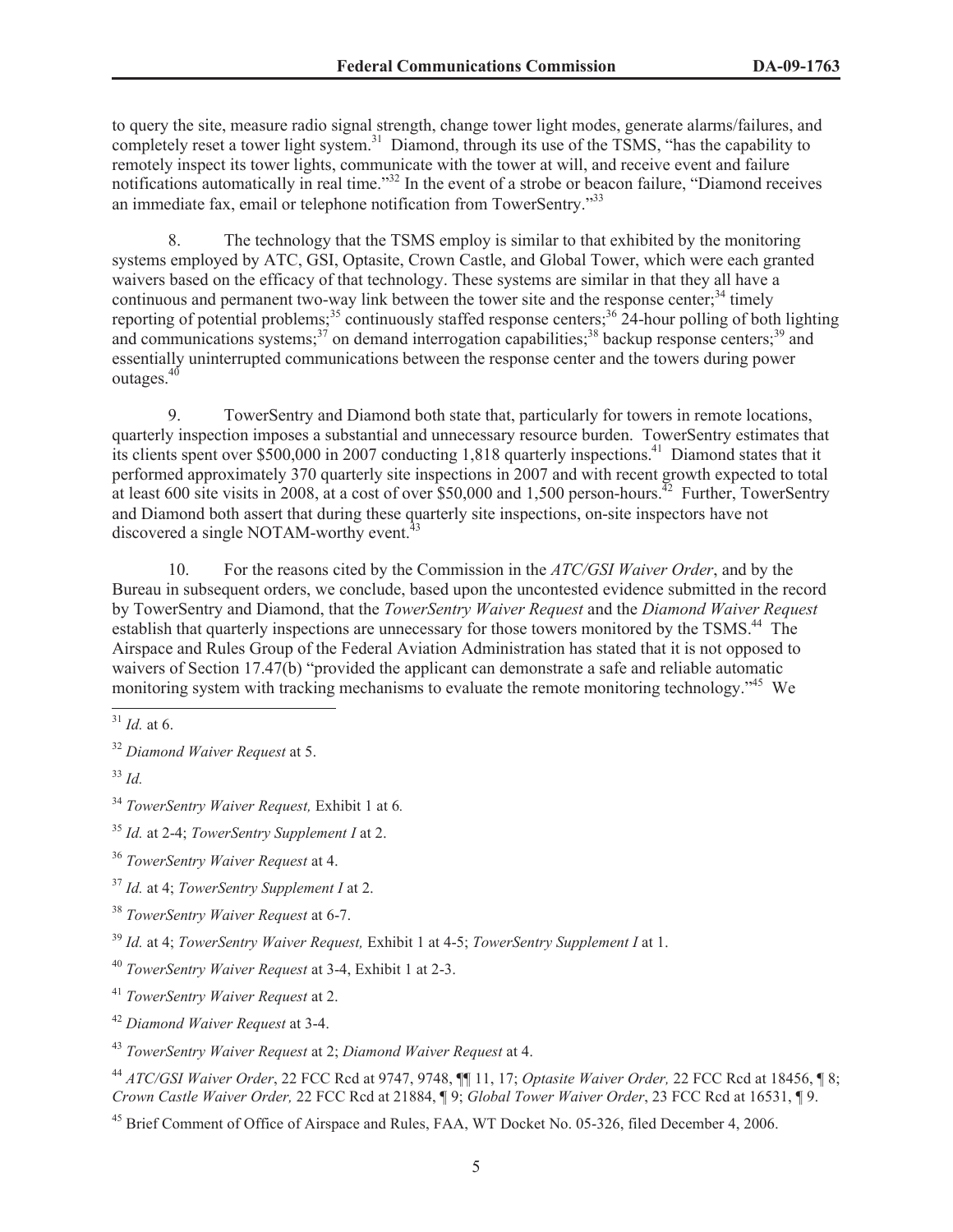conclude that TowerSentry is operating a safe and reliable monitoring system with tracking mechanisms to evaluate the remote monitoring technology, and that features of this system provide sufficiently robust monitoring of the control devices, indicators and alarm systems so as to render quarterly inspections unnecessary. Indeed, such advanced technology provides the benefits of more rapid response where there has been a lighting failure, and thus the public interest is served with respect to aircraft safety. In addition, granting waivers to tower owners using the TowerSentry Monitoring System will save them hundreds of thousands of dollars annually that are unnecessarily spent on quarterly inspections where they have deployed this advanced technology.

11. We therefore grant Diamond's waiver request. For other tower owners using the TowerSentry Monitoring Systems, we will grant, in an expedited manner, waivers upon submission and review of a streamlined petition attesting that they use the TowerSentry Monitoring Systems as described herein. Specifically, any waiver applicant shall submit a certification that: (1) its towers are monitored by the TowerSentry Monitoring Systems under the process described in this order; and (2) it maintains a facility to receive notifications of failures from TowerSentry, which will enable the tower owner to carry out its responsibilities under Part 17 of the Commission's rules. The certification shall be signed, under penalty of perjury, by a company officer (or partner, sole proprietor or similar person able to act on behalf of the tower owner) with knowledge of the underlying facts. To ensure timely processing, waiver requests should also be e-mailed to part $17\omega$  fcc.gov.

## **IV. CONCLUSION**

12. For the reasons discussed above, we waive Section 17.47(b) to allow Diamond to conduct inspections required by that section, for its antenna structures monitored by the TowerSentry Monitoring Systems, on an annual rather than a quarterly basis. We further establish an expedited process for TowerSentry's other customers to obtain similar waivers. The TowerSentry Monitoring Systems reliably diagnose problems, including any failures of control devices, indicators and alarm systems, within real time, and therefore render strict application of the rule unnecessary to serve its underlying purpose. Moreover, our action will relieve both Diamond and potentially TowerSentry's other clients of the burden of performing unnecessary quarterly inspections. In addition, granting Diamond's waiver, as well as implementing an expedited waiver process for other tower owners that employ the TowerSentry Monitoring Systems, will further encourage tower owners to invest in state-of-the-art technologies so that they too will become capable of continuous monitoring of both their lighting systems and control devices.

13. We note that PCIA has filed a Petition for Rulemaking in which it requests, among other things, to amend Section 17.47(b) of the rules so as to exempt systems using NOC-based monitoring technology from the quarterly inspection requirement.<sup>46</sup> PCIA's Petition for Rulemaking was placed on Public Notice to allow interested persons to file statements opposing or supporting it.<sup>47</sup> This petition is currently pending before the Commission, and the waiver that we grant today, as well as any future waivers granted under the expedited process, are subject to any rule changes that the Commission may promulgate in that proceeding.

#### **V. ORDERING CLAUSE**

14. IT IS THEREFORE ORDERED, pursuant to Sections 4(i), 303(q), and 303(r) of the Communications Act of 1934, as amended, 47 U.S.C. §§ 154(i), 303(q), 303(r), and pursuant to Sections

<sup>46</sup> Petition for Rulemaking, RM-11349, In the Matter of Amendments to Modernize and Clarify Part 17 of the Commission's Rules Concerning Construction, Marking and Lighting of Antenna Structures, filed by PCIA – The Wireless Infrastructure Association on September 12, 2006.

<sup>47</sup> Consumer & Governmental Affairs Bureau Reference Information Center Petition for Rulemakings Filed, *Public Notice*, Report No. 2794 (rel. October 30, 2006). Comments were due on November 29, 2006.